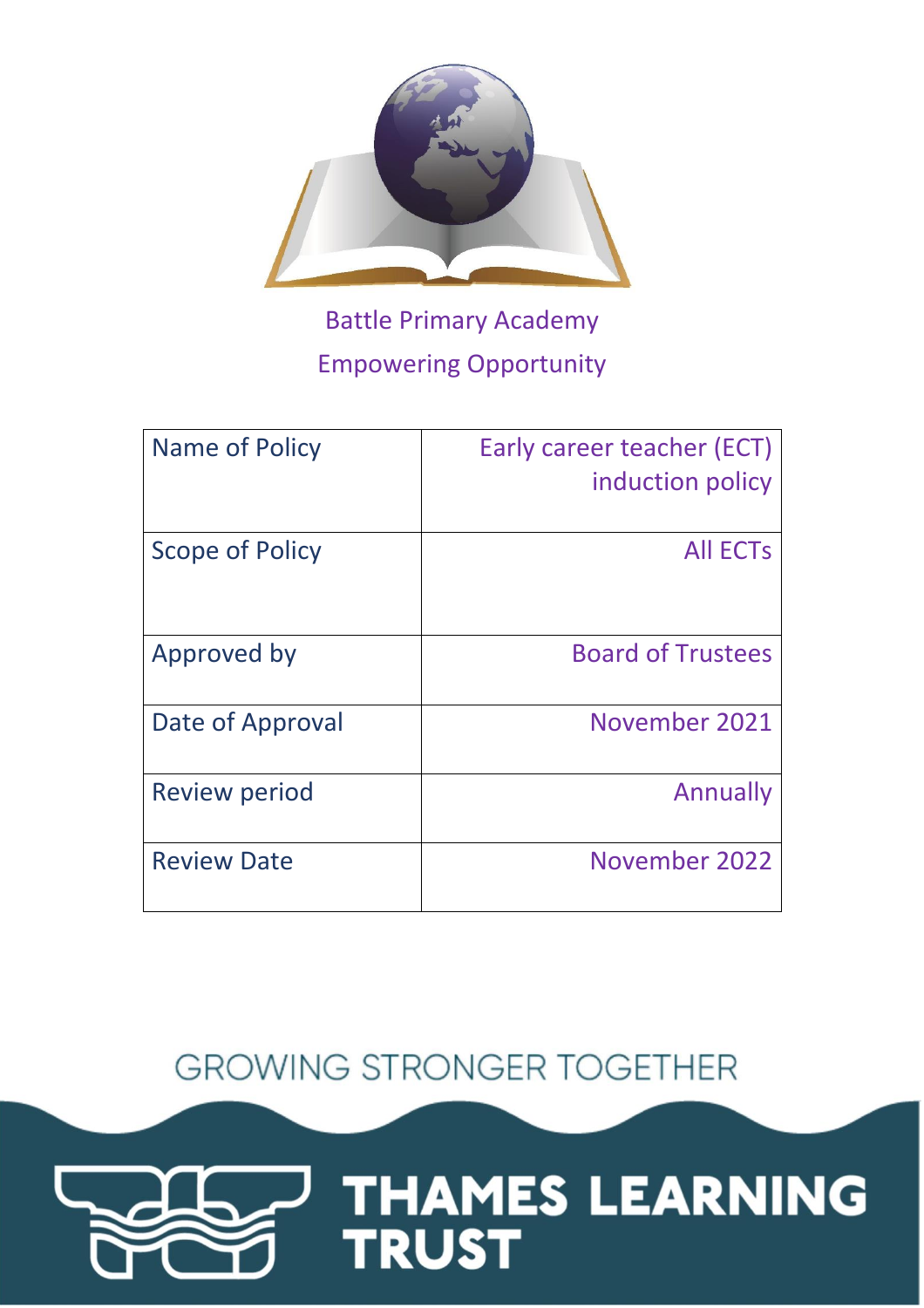# **Contents**

## <span id="page-1-0"></span>**1. Aims**

The school aims to:

- Run an ECT induction programme that meets all of the statutory requirements underpinned by the early career framework (ECF) from 1 September 2021
- Provide ECTs with a supportive environment that develops them and equips them with the tools to be effective and successful teachers
- Make sure all staff understand their role in the ECT induction programme

## <span id="page-1-1"></span>**2. Newly qualified teacher (NQT) induction transitional arrangements**

This policy applies to ECTs who start their induction **on or after 1 September 2021**.

NQTs who have started but not completed their induction **before 1 September 2021** will continue to follow our NQT induction policy. They have until 1 September 2023 to complete their induction within 3 terms (a single academic year) as outlined in previous NQT induction guidance. Where possible, at the discretion of the Principal and appropriate body, we will also provide them with:

An ECF-based induction for the remainder of the NQT's 1-year induction

An induction mentor for the remainder of the NQT's 1-year induction

If they don't complete their induction by 1 September 2023, they will be required at this point to switch to the full ECT induction for the remainder of their induction period. Time already spent in induction will count towards the 2-year ECT induction period.

## <span id="page-1-2"></span>**3. Legislation and statutory guidance**

This policy is based on:

 The Department for Education's (DfE's) statutory guidance [Induction for early career](https://www.gov.uk/government/publications/induction-for-early-career-teachers-england)  [teachers \(England\)](https://www.gov.uk/government/publications/induction-for-early-career-teachers-england) from 1 September 2021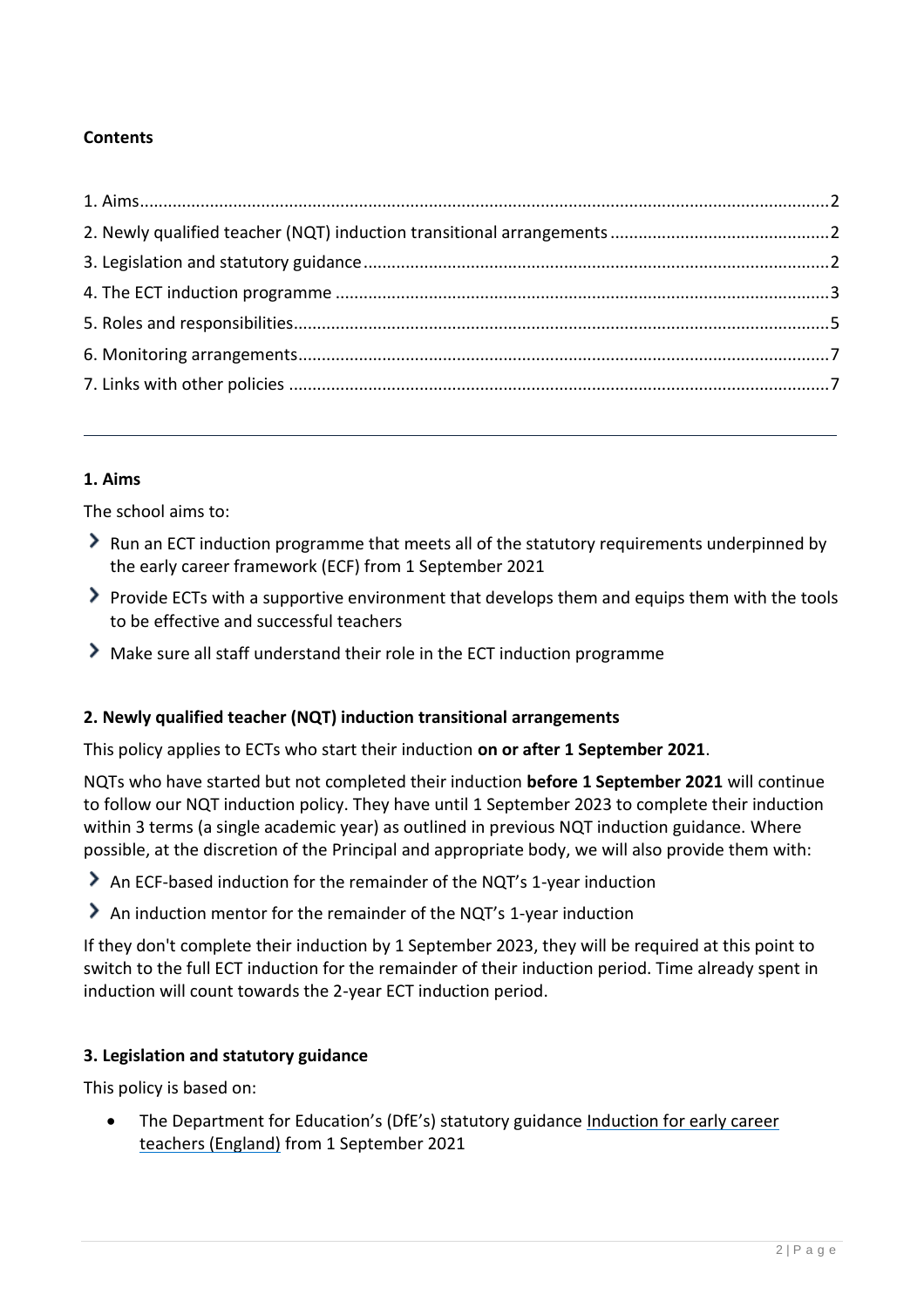- Th[e Early career framework reforms](https://www.gov.uk/government/collections/early-career-framework-reforms)
- [The Education \(Induction Arrangements for School Teachers\) \(England\) Regulations 2012](http://www.legislation.gov.uk/uksi/2012/1115/contents/made)

The 'relevant standards' referred to below are the [Teachers' Standards](https://www.gov.uk/government/publications/teachers-standards).

This policy complies with our funding agreement and articles of association.

## <span id="page-2-0"></span>**4. The ECT induction programme**

The induction programme will be underpinned by the ECF, enabling ECTs to understand and apply the knowledge and skills set out in the ECF.

Prior to the ECT serving their induction, the Principal and appropriate body must agree that the post is suitable.

For a full-time ECT, the induction period will typically last for 2 academic years. Part-time ECTs will serve a full-time equivalent. Up to one term of continuous employment may count towards completion of the induction period.

The programme is quality assured by Reading Local Authority, our 'appropriate body'.

## **4.1 Posts for induction**

Each ECT will:

- Be provided with the necessary employment tasks, experience and support to enable them to demonstrate satisfactory performance against the relevant standards throughout, and by the end of, the induction period
- Have an appointed induction tutor, who will have qualified teacher status (QTS)
- Have an appointed induction mentor, who will have QTS
- Have a reduced timetable to allow them to undertake activities in their induction programme; in their first year, this will be no more than 90% of the timetable of our existing teachers on the main pay range, and in their second year, this will be no more than 95% of the timetable of our existing teachers on the main pay range
- Regularly teach the same class or classes
- Take part in similar planning, teaching and assessment processes to other teachers working in similar posts
- Not be given additional non-teaching responsibilities without appropriate preparation and support
- Not have unreasonable demands made upon them
- Not normally teach outside the age range and/or subjects they have been employed to teach
- Not be presented with unreasonably demanding pupil discipline problems on a day-to-day basis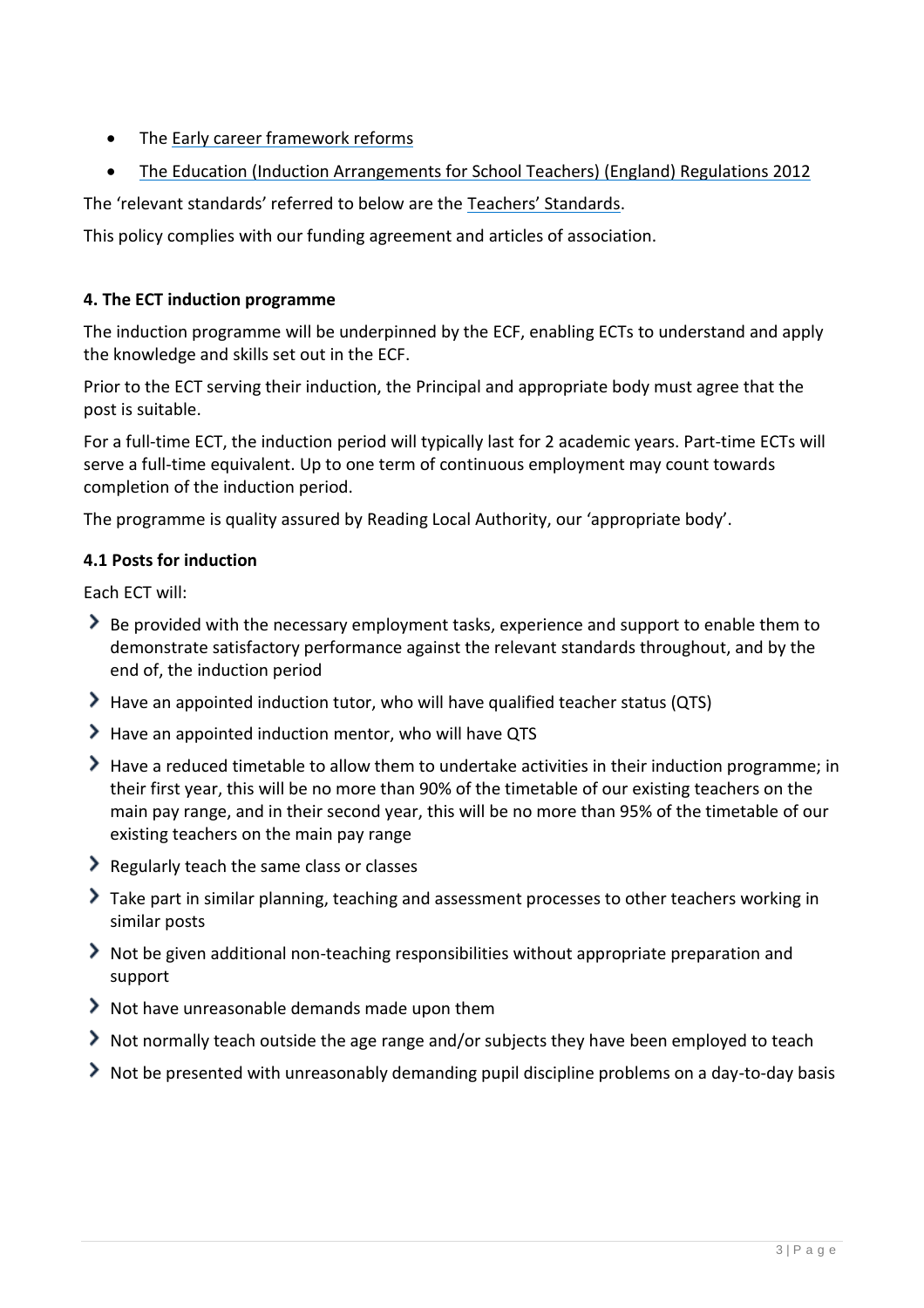# **4.2 Support for ECTs**

We support ECTs with:

- Their designated induction tutor, who will provide day-to-day monitoring and support, and coordinate their assessments
- Their designated induction mentor, who will provide regular structured mentoring sessions and targeted feedback
- Observations of their teaching at regular intervals, and follow-up discussions with prompt and constructive feedback
- Regular professional reviews of their progress, to take place termly (except in terms where formal assessment is held), at which their induction tutor will review objectives and revise them in relation to the relevant standards and their current needs and strengths
- Chances to observe experienced teachers, either within the school or at another school with effective practice

#### **4.3 Assessments of ECT performance**

Formal assessment meetings will take place in the final term of the ECT's first year (term 3) and the final term of their second year (term 6), and will be carried out by ECT's induction tutor.

These meetings will be informed by clear and transparent evidence gathered from progress reviews during the preceding assessment period, and drawn from the ECT's work as a teacher and from their induction programme. Copies of the evidence relied on will be provided to the ECT and the appropriate body.

After each formal assessment meeting, a formal assessment report will be completed that clearly shows how the ECT is performing against the relevant standards. The Principal will also recommend to the appropriate body in the final assessment report at the end of the programme as to whether the ECT's performance is satisfactory against the relevant standards.

The ECT will add their own comments, and the formal assessment report will be signed by the Principal, induction tutor and the ECT.

A copy of the formal assessment report will then be sent to the appropriate body. The final assessment report will be sent within 10 working days of the meeting, for the appropriate body to make the final decision on whether the ECT has passed their induction period.

In the event that the ECT leaves this post after completing one term or more but before the next formal assessment would take place, the induction tutor or Principal should complete an interim assessment to ensure that the ECT's progress and performance since the last assessment is captured.

#### **4.4 At-risk procedures**

If it becomes clear during a termly progress review or at the first formal assessment point that the ECT is not making sufficient progress, additional monitoring and support measures will be put in place immediately, meaning:

Areas in which improvement is needed are identified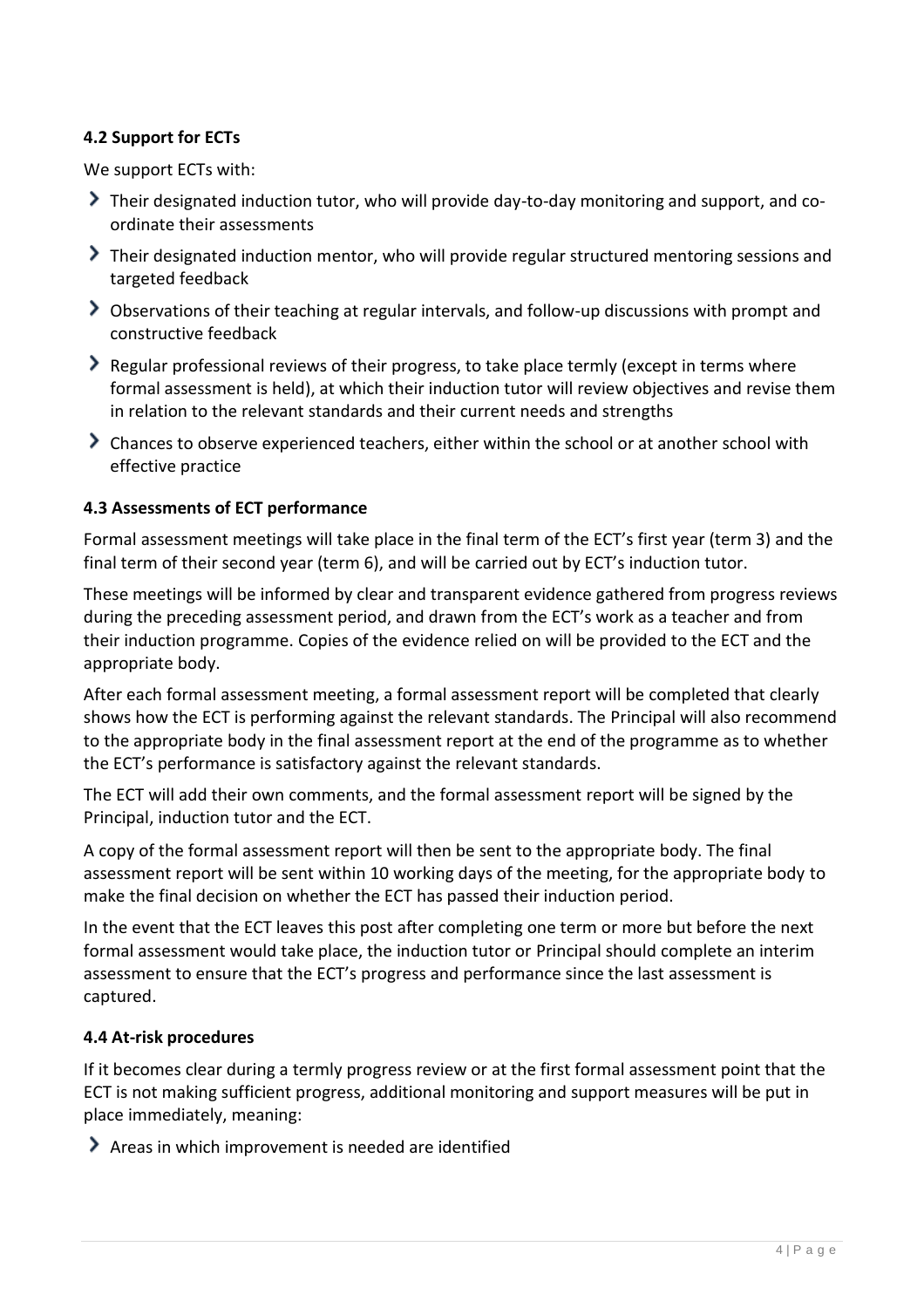- Appropriate objectives are set to guide the ECT towards satisfactory performance against the relevant standards
- An effective support programme is put in place to help the ECT improve their performance

The progress review record or formal assessment report will be shared with the appropriate body, alongside the support plan, for it to review.

If there are concerns about the ECT's progress during their subsequent progress reviews or formal assessment, as long as it is not the final formal assessment, the induction tutor or Principal will discuss this with the ECT, updating objectives as necessary and revising the support plan for the next assessment period.

#### <span id="page-4-0"></span>**5. Roles and responsibilities**

#### **5.1 Role of the ECT**

The ECT will:

- Provide evidence that they have QTS and are eligible to start induction
- Meet with their induction tutor at the start of the programme to discuss and agree priorities, and keep these under review
- Agree with their induction tutor how best to use their reduced timetable allowance and guarantee engagement with their ECF-based induction
- $\blacktriangleright$  Provide evidence of their progress against the relevant standards
- Participate fully in the monitoring and development programme
- Participate in scheduled classroom observations, progress reviews and formal assessment meetings
- Agree with their induction tutor the start and end dates of the induction period, and the dates of any absences from work during the period
- $\blacktriangleright$  Keep copies of all assessment reports

## **When the ECT has any concerns**, they will:

- Raise these with their induction tutor as soon as they can
- Consult with their contact at the appropriate body at an early stage if there are difficulties in resolving issues with their induction tutor or within the school

#### **5.2 Role of the Principal**

The Principal will:

- Check that the ECT has been awarded QTS and whether they need to serve an induction period
- Agree, in advance of the ECT starting, who will act as the appropriate body
- Notify the appropriate body when an ECT is taking up a post and undertaking induction
- Make sure the ECT's post is suitable according to statutory guidance (see section 4.1 above)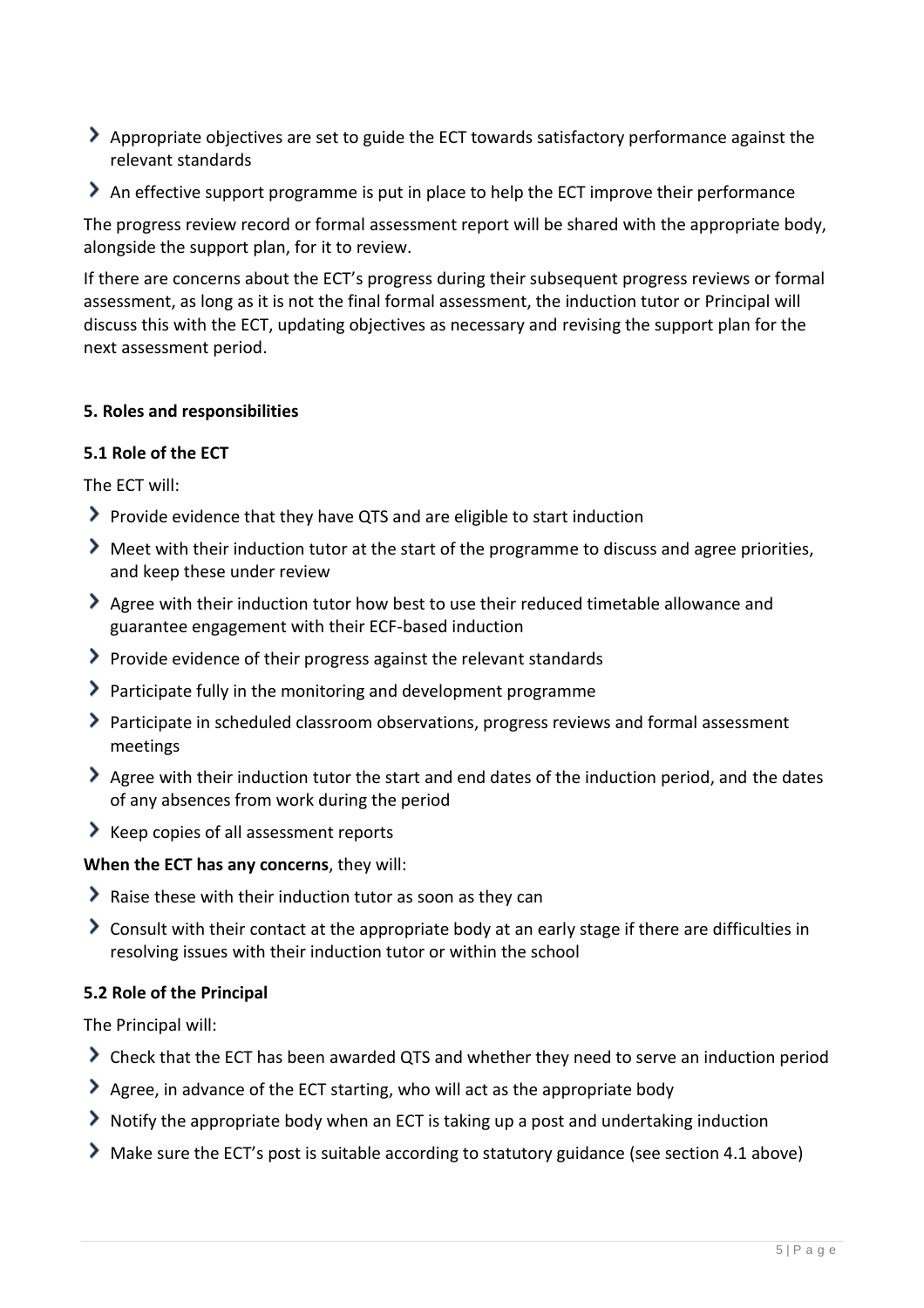- Make sure the induction tutor is appropriately trained and has sufficient time to carry out their role effectively
- Make sure the induction mentor is appropriately trained and has sufficient time to carry out their role effectively
- Make sure an appropriate ECF-based induction programme is in place
- Make sure the ECT's progress is reviewed regularly, including through observations and feedback of their teaching
- Make sure that formal assessments are carried out and reports completed and sent to the appropriate body
- Maintain and keep accurate records of employment that will count towards the induction period
- Make sure that all monitoring and record keeping is done in the least burdensome and most streamlined way
- Make the governing board aware of the support arrangements in place for the ECT
- Make a recommendation to the appropriate body on whether the ECT's performance against the relevant standards is satisfactory
- Participate in the appropriate body's quality assurance procedures of the induction programmes
- Keep all relevant documentation, evidence and forms on file for 6 years

#### **5.3 Role of the induction tutor**

The induction tutor will:

- Provide guidance and effective support to the ECT(with the appropriate body where necessary)
- Carry out regular progress reviews throughout the induction period
- Undertake 2 formal assessment meetings during the induction period, coordinating input from other colleagues as appropriate
- Carry out progress reviews in terms where a formal assessment doesn't occur
- Inform the ECT following progress reviews of their progress against the relevant standards, and share records with the ECT, Principal and relevant body
- Inform the ECT during the formal assessment meeting of the judgements to be recorded on their formal assessment record and invite the ECT to add their own comments
- Make sure that the ECT's teaching is observed and feedback is provided
- Make sure the ECT is aware of how they can raise concerns about their induction programme or their personal progress, both within and outside of the school
- Take prompt, appropriate action if the ECT appears to be having difficulties
- Make sure that all monitoring and record keeping is done in the least burdensome way, and that ECTs are not asked for any evidence that requires the creation of new work